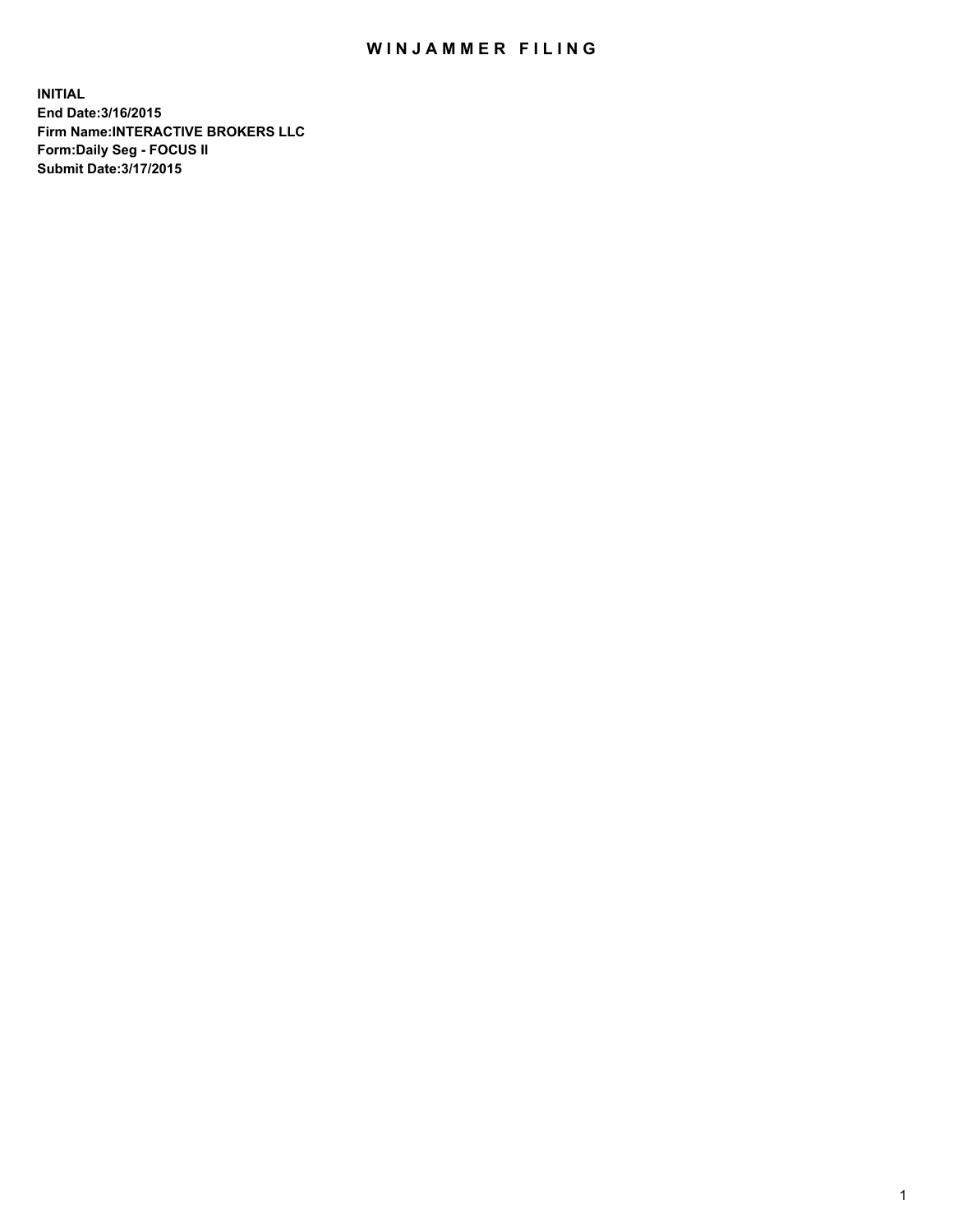## **INITIAL End Date:3/16/2015 Firm Name:INTERACTIVE BROKERS LLC Form:Daily Seg - FOCUS II Submit Date:3/17/2015 Daily Segregation - Cover Page**

| Name of Company<br><b>Contact Name</b><br><b>Contact Phone Number</b><br><b>Contact Email Address</b>                                                                                                                                                                                                                          | <b>INTERACTIVE BROKERS LLC</b><br><b>Michael Ellman</b><br>203-422-8926<br>mellman@interactivebrokers.co<br>$m$ |
|--------------------------------------------------------------------------------------------------------------------------------------------------------------------------------------------------------------------------------------------------------------------------------------------------------------------------------|-----------------------------------------------------------------------------------------------------------------|
| FCM's Customer Segregated Funds Residual Interest Target (choose one):<br>a. Minimum dollar amount: ; or<br>b. Minimum percentage of customer segregated funds required:% ; or<br>c. Dollar amount range between: and; or<br>d. Percentage range of customer segregated funds required between:% and%.                         | $\overline{\mathbf{0}}$<br>0<br>155,000,000 245,000,000<br>0 <sub>0</sub>                                       |
| FCM's Customer Secured Amount Funds Residual Interest Target (choose one):<br>a. Minimum dollar amount: ; or<br>b. Minimum percentage of customer secured funds required:% ; or<br>c. Dollar amount range between: and; or<br>d. Percentage range of customer secured funds required between:% and%.                           | $\overline{\mathbf{0}}$<br>0<br>80,000,000 120,000,000<br>0 <sub>0</sub>                                        |
| FCM's Cleared Swaps Customer Collateral Residual Interest Target (choose one):<br>a. Minimum dollar amount: ; or<br>b. Minimum percentage of cleared swaps customer collateral required:% ; or<br>c. Dollar amount range between: and; or<br>d. Percentage range of cleared swaps customer collateral required between:% and%. | $\overline{\mathbf{0}}$<br>$\overline{\mathbf{0}}$<br>0 <sub>0</sub><br>0 <sub>0</sub>                          |
| Current ANC:on<br><b>Broker Dealer Minimum</b><br>Debit/Deficit - CustomersCurrent AmountGross Amount<br>Domestic Debit/Deficit<br>Foreign Debit/Deficit                                                                                                                                                                       | 2,414,890,139 16-MAR-2015<br>262,993,321<br>4,431,110<br>3,875,1570                                             |
| Debit/Deficit - Non CustomersCurrent AmountGross Amount<br>Domestic Debit/Deficit<br>Foreign Debit/Deficit<br>Proprietary Profit/Loss<br>Domestic Profit/Loss<br>Foreign Profit/Loss                                                                                                                                           | 0 <sub>0</sub><br>0 <sub>0</sub><br>$\overline{\mathbf{0}}$<br>$\underline{\mathbf{0}}$                         |
| Proprietary Open Trade Equity<br>Domestic OTE<br>Foreign OTE<br><b>SPAN</b><br><b>Customer SPAN Calculation</b>                                                                                                                                                                                                                | <u>0</u><br><u>0</u><br>1,303,012,758                                                                           |
| Non-Customer SPAN Calcualation<br>Proprietary Capital Charges<br>Minimum Dollar Amount Requirement<br>Other NFA Dollar Amount Requirement                                                                                                                                                                                      | 25,651,901<br>9,315,894<br>20,000,000 [7465]<br>22,326,546 [7475]                                               |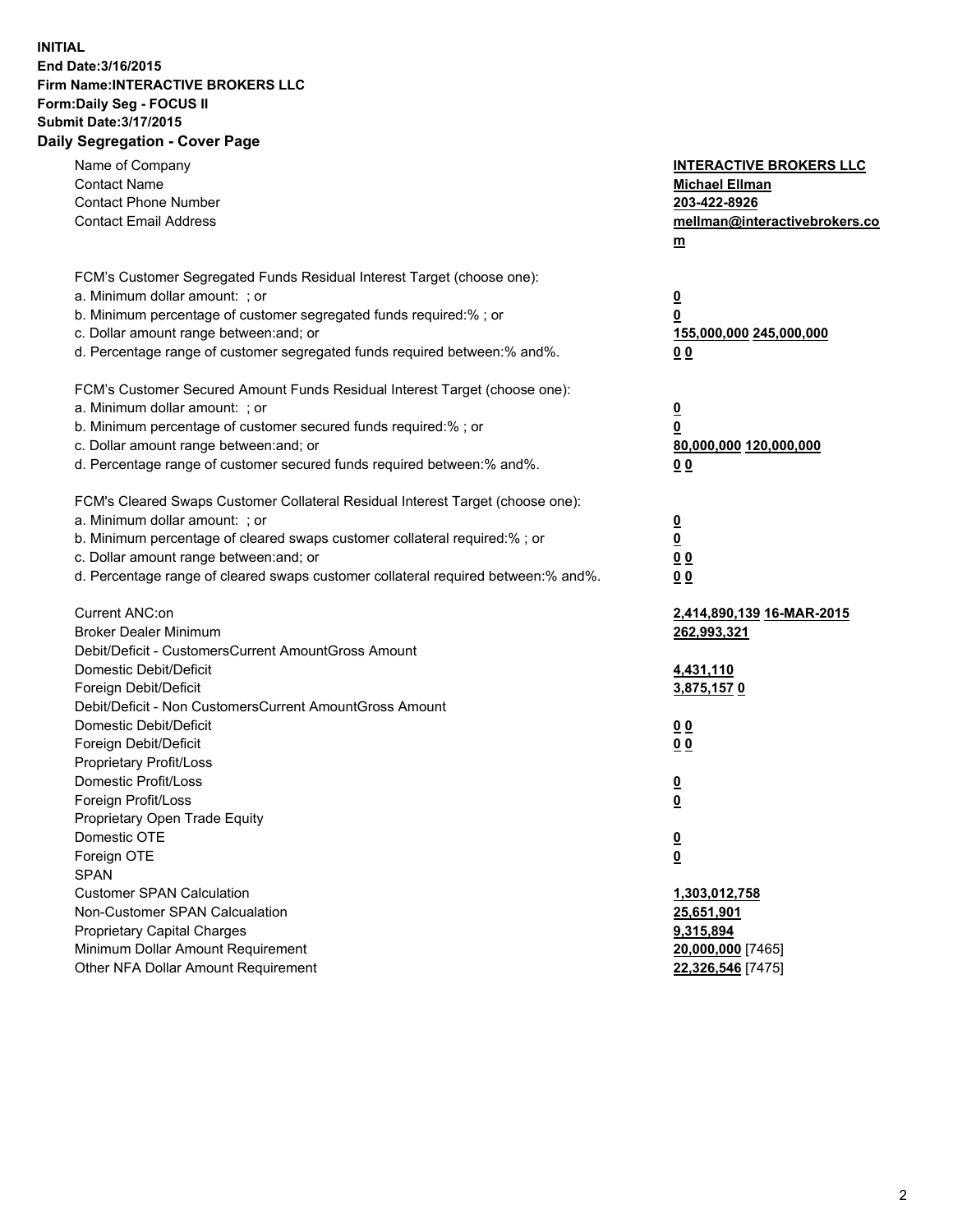## **INITIAL End Date:3/16/2015 Firm Name:INTERACTIVE BROKERS LLC Form:Daily Seg - FOCUS II Submit Date:3/17/2015 Daily Segregation - Secured Amounts**

|     | Foreign Futures and Foreign Options Secured Amounts                                         |                                   |
|-----|---------------------------------------------------------------------------------------------|-----------------------------------|
|     | Amount required to be set aside pursuant to law, rule or regulation of a foreign            | $0$ [7305]                        |
|     | government or a rule of a self-regulatory organization authorized thereunder                |                                   |
| 1.  | Net ledger balance - Foreign Futures and Foreign Option Trading - All Customers             |                                   |
|     | A. Cash                                                                                     | 390,855,915 [7315]                |
|     | B. Securities (at market)                                                                   | $0$ [7317]                        |
| 2.  | Net unrealized profit (loss) in open futures contracts traded on a foreign board of trade   | 14,647,272 [7325]                 |
| 3.  | Exchange traded options                                                                     |                                   |
|     | a. Market value of open option contracts purchased on a foreign board of trade              | 229,942 [7335]                    |
|     | b. Market value of open contracts granted (sold) on a foreign board of trade                | -96,095 [7337]                    |
| 4.  | Net equity (deficit) (add lines 1.2. and 3.)                                                | 405,637,034 [7345]                |
| 5.  | Account liquidating to a deficit and account with a debit balances - gross amount           | 3,875,157 [7351]                  |
|     | Less: amount offset by customer owned securities                                            | 0 [7352] 3,875,157 [7354]         |
| 6.  | Amount required to be set aside as the secured amount - Net Liquidating Equity              |                                   |
|     |                                                                                             | 409,512,191 [7355]                |
|     | Method (add lines 4 and 5)                                                                  |                                   |
| 7.  | Greater of amount required to be set aside pursuant to foreign jurisdiction (above) or line | 409,512,191 [7360]                |
|     | 6.                                                                                          |                                   |
|     | FUNDS DEPOSITED IN SEPARATE REGULATION 30.7 ACCOUNTS                                        |                                   |
| 1.  | Cash in banks                                                                               |                                   |
|     | A. Banks located in the United States                                                       | 46,356,771 [7500]                 |
|     | B. Other banks qualified under Regulation 30.7                                              | 0 [7520] 46,356,771 [7530]        |
| 2.  | Securities                                                                                  |                                   |
|     | A. In safekeeping with banks located in the United States                                   | 328,708,990 [7540]                |
|     | B. In safekeeping with other banks qualified under Regulation 30.7                          | 0 [7560] 328,708,990 [7570]       |
| 3.  | Equities with registered futures commission merchants                                       |                                   |
|     | A. Cash                                                                                     | $0$ [7580]                        |
|     | <b>B.</b> Securities                                                                        | $0$ [7590]                        |
|     | C. Unrealized gain (loss) on open futures contracts                                         | $0$ [7600]                        |
|     | D. Value of long option contracts                                                           | $0$ [7610]                        |
|     | E. Value of short option contracts                                                          | 0 [7615] 0 [7620]                 |
| 4.  | Amounts held by clearing organizations of foreign boards of trade                           |                                   |
|     | A. Cash                                                                                     | $0$ [7640]                        |
|     | <b>B.</b> Securities                                                                        | $0$ [7650]                        |
|     | C. Amount due to (from) clearing organization - daily variation                             | $0$ [7660]                        |
|     | D. Value of long option contracts                                                           | $0$ [7670]                        |
|     | E. Value of short option contracts                                                          | 0 [7675] 0 [7680]                 |
| 5.  | Amounts held by members of foreign boards of trade                                          |                                   |
|     | A. Cash                                                                                     | 123,111,715 [7700]                |
|     | <b>B.</b> Securities                                                                        | $0$ [7710]                        |
|     | C. Unrealized gain (loss) on open futures contracts                                         | 12,130,108 [7720]                 |
|     | D. Value of long option contracts                                                           | 229,936 [7730]                    |
|     | E. Value of short option contracts                                                          | -96,093 [7735] 135,375,666 [7740] |
| 6.  | Amounts with other depositories designated by a foreign board of trade                      | $0$ [7760]                        |
| 7.  | Segregated funds on hand                                                                    | $0$ [7765]                        |
| 8.  | Total funds in separate section 30.7 accounts                                               | 510,441,427 [7770]                |
| 9.  | Excess (deficiency) Set Aside for Secured Amount (subtract line 7 Secured Statement         | 100,929,236 [7380]                |
|     | Page 1 from Line 8)                                                                         |                                   |
| 10. | Management Target Amount for Excess funds in separate section 30.7 accounts                 | 80,000,000 [7780]                 |
| 11. | Excess (deficiency) funds in separate 30.7 accounts over (under) Management Target          | 20,929,236 [7785]                 |
|     |                                                                                             |                                   |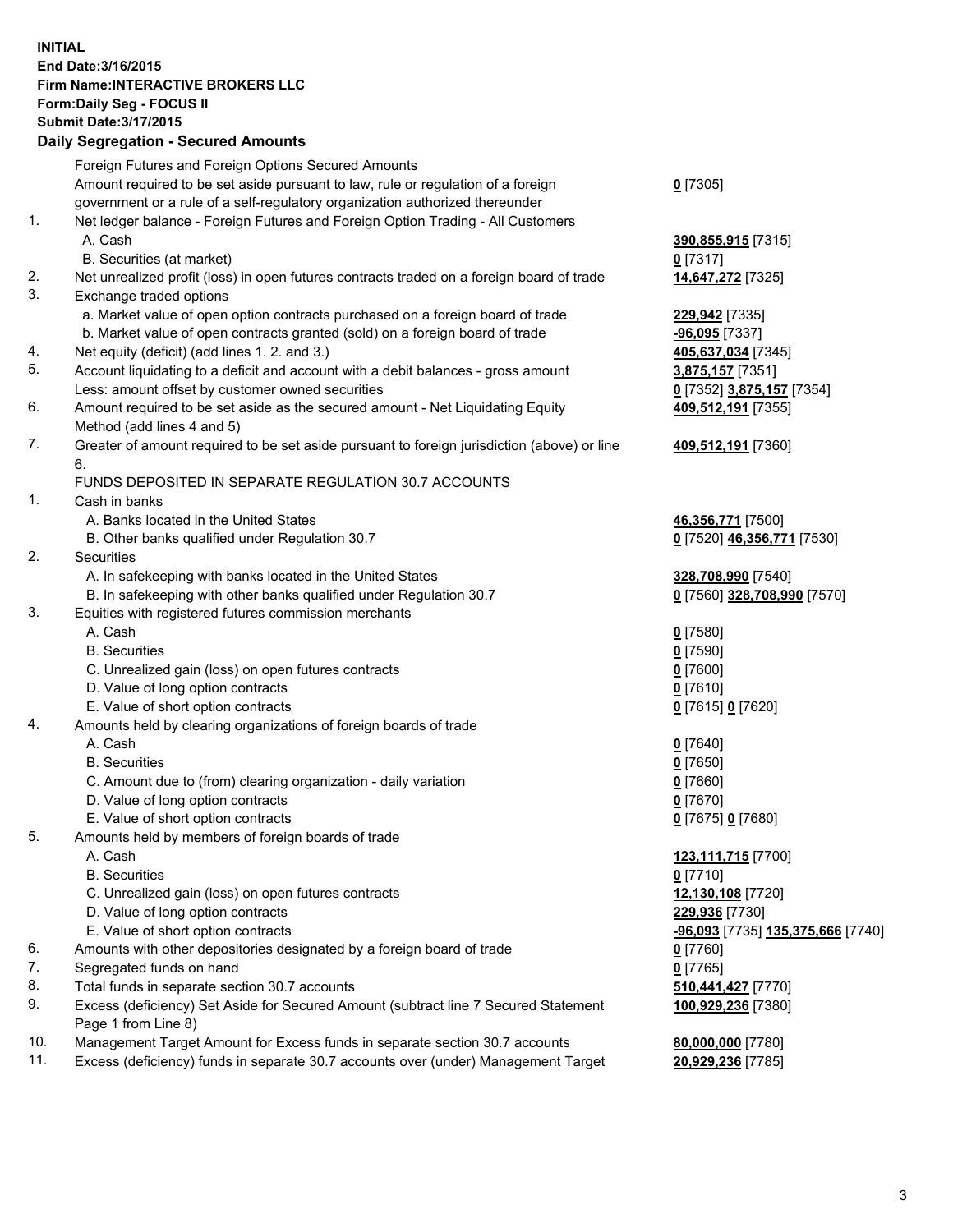**INITIAL End Date:3/16/2015 Firm Name:INTERACTIVE BROKERS LLC Form:Daily Seg - FOCUS II Submit Date:3/17/2015 Daily Segregation - Segregation Statement** SEGREGATION REQUIREMENTS(Section 4d(2) of the CEAct) 1. Net ledger balance A. Cash **2,690,035,137** [7010] B. Securities (at market) **0** [7020] 2. Net unrealized profit (loss) in open futures contracts traded on a contract market **-16,107,409** [7030] 3. Exchange traded options A. Add market value of open option contracts purchased on a contract market **131,084,965** [7032] B. Deduct market value of open option contracts granted (sold) on a contract market **-205,113,323** [7033] 4. Net equity (deficit) (add lines 1, 2 and 3) **2,599,899,370** [7040] 5. Accounts liquidating to a deficit and accounts with debit balances - gross amount **4,431,110** [7045] Less: amount offset by customer securities **0** [7047] **4,431,110** [7050] 6. Amount required to be segregated (add lines 4 and 5) **2,604,330,480** [7060] FUNDS IN SEGREGATED ACCOUNTS 7. Deposited in segregated funds bank accounts A. Cash **346,442,147** [7070] B. Securities representing investments of customers' funds (at market) **1,396,385,269** [7080] C. Securities held for particular customers or option customers in lieu of cash (at market) **0** [7090] 8. Margins on deposit with derivatives clearing organizations of contract markets A. Cash **20,257,106** [7100] B. Securities representing investments of customers' funds (at market) **115,057,295** [7110] C. Securities held for particular customers or option customers in lieu of cash (at market) **0** [7120] 9. Net settlement from (to) derivatives clearing organizations of contract markets **4,623,738** [7130] 10. Exchange traded options A. Value of open long option contracts **2,735,021** [7132] B. Value of open short option contracts **-14,861,538** [7133] 11. Net equities with other FCMs A. Net liquidating equity **-48,594,191** [7140] B. Securities representing investments of customers' funds (at market) **977,597,272** [7160] C. Securities held for particular customers or option customers in lieu of cash (at market) **0** [7170] 12. Segregated funds on hand **0** [7150] 13. Total amount in segregation (add lines 7 through 12) **2,799,642,119** [7180] 14. Excess (deficiency) funds in segregation (subtract line 6 from line 13) **195,311,639** [7190] 15. Management Target Amount for Excess funds in segregation **155,000,000** [7194]

16. Excess (deficiency) funds in segregation over (under) Management Target Amount Excess

**40,311,639** [7198]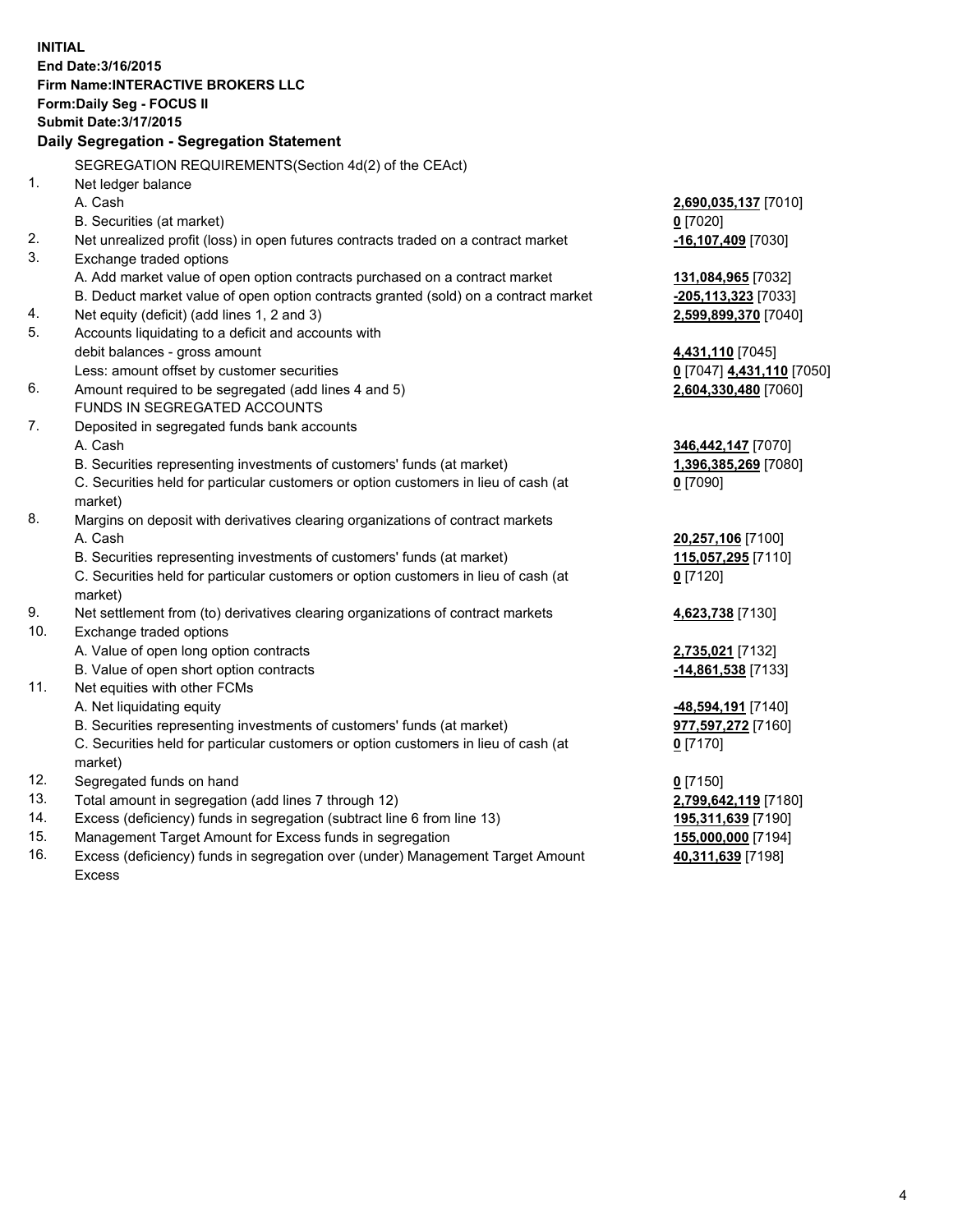## **INITIAL End Date:3/16/2015 Firm Name:INTERACTIVE BROKERS LLC Form:Daily Seg - FOCUS II Submit Date:3/17/2015 Daily Segregation - Supplemental**

| $\blacksquare$           | Total gross margin deficiencies - Segregated Funds Origin                              | 65,701 [9100]  |
|--------------------------|----------------------------------------------------------------------------------------|----------------|
| $\blacksquare$           | Total gross margin deficiencies - Secured Funds Origin                                 | 554,871 [9101] |
| $\blacksquare$           | Total gross margin deficiencies - Cleared Swaps Customer Collateral Funds Origin       | $0$ [9102]     |
| $\blacksquare$           | Total gross margin deficiencies - Noncustomer and Proprietary Accounts Origin          | $0$ [9103]     |
| $\blacksquare$           | Total number of accounts contributing to total gross margin deficiencies - Segregated  | 4 [9104]       |
|                          | Funds Origin                                                                           |                |
| $\blacksquare$           | Total number of accounts contributing to total gross margin deficiencies - Secured     | 7 [9105]       |
|                          | Funds Origin                                                                           |                |
| $\overline{\phantom{a}}$ | Total number of accounts contributing to the total gross margin deficiencies - Cleared | $0$ [9106]     |
|                          | Swaps Customer Collateral Funds Origin                                                 |                |
| -                        | Total number of accounts contributing to the total gross margin deficiencies -         | $0$ [9107]     |
|                          | Noncustomer and Proprietary Accounts Origin                                            |                |
| $\blacksquare$           | Upload a copy of the firm's daily margin report the FCM uses to issue margin calls     |                |
|                          | which corresponds with the reporting date.                                             |                |

03.16.2015 Commodity Margin Deficiency Report.xls